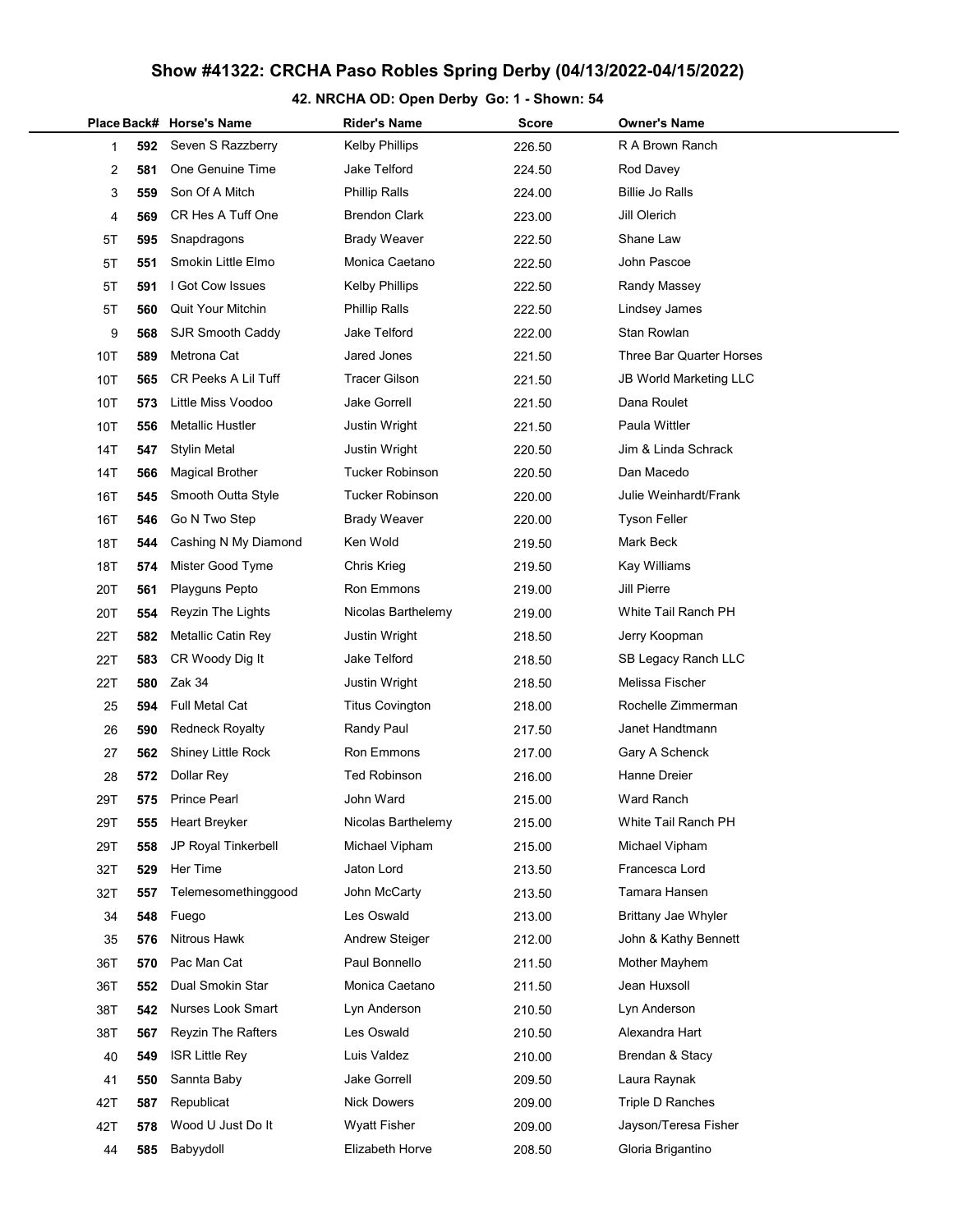## Show #41322: CRCHA Paso Robles Spring Derby (04/13/2022-04/15/2022)

| 45                                                          | 563      | O Starlight               | Ron Emmons             | 208.00       | Matt Fischer                  |  |  |  |  |
|-------------------------------------------------------------|----------|---------------------------|------------------------|--------------|-------------------------------|--|--|--|--|
| 46                                                          | 584      | CP Stylish Pepto          | Pat Wickenheiser       | 207.50       | Pam Romero                    |  |  |  |  |
| 47T                                                         | 543      | Not Justa Nutter Cat      | Ken Wold               | 206.50       | Barbara Giljum                |  |  |  |  |
| 47T                                                         | 577      | Perlitta                  | <b>Andrew Steiger</b>  | 206.50       | Scott & Darnell Trueblood     |  |  |  |  |
| 47T                                                         | 571      | Nics Foxy Girl            | Paul Bonnello          | 206.50       | <b>Justin McMorrow</b>        |  |  |  |  |
| 50                                                          | 553      | Reyzin A Lil Cash         | Monica Caetano         | 205.50       | <b>Charmain Weiser</b>        |  |  |  |  |
| 51T                                                         | 596      | Catmas Lights             | Roger Bias             | 203.00       | Anna Rippy                    |  |  |  |  |
| 51T                                                         | 586      | Catty Cow Patty           | Casey Branquinho       | 203.00       | Suzanne Benech                |  |  |  |  |
| 53                                                          | 541      | Metallic June Bug         | Tina Robinson          | 197.00       | Kelly Dixon                   |  |  |  |  |
| 54                                                          | 579      | Quejanaisalito            | <b>Wyatt Fisher</b>    | 194.00       | Andrea Drake                  |  |  |  |  |
| 43. NRCHA IODERB: Intermediate Open Derby Go: 1 - Shown: 35 |          |                           |                        |              |                               |  |  |  |  |
|                                                             |          | Place Back# Horse's Name  | <b>Rider's Name</b>    | <b>Score</b> | <b>Owner's Name</b>           |  |  |  |  |
|                                                             | 569<br>1 | CR Hes A Tuff One         | <b>Brendon Clark</b>   | 223.00       | Jill Olerich                  |  |  |  |  |
|                                                             | 2<br>551 | Smokin Little Elmo        | Monica Caetano         | 222.50       | John Pascoe                   |  |  |  |  |
|                                                             | 3<br>565 | CR Peeks A Lil Tuff       | <b>Tracer Gilson</b>   | 221.50       | <b>JB World Marketing LLC</b> |  |  |  |  |
|                                                             | 566<br>4 | <b>Magical Brother</b>    | <b>Tucker Robinson</b> | 220.50       | Dan Macedo                    |  |  |  |  |
|                                                             | 5<br>545 | Smooth Outta Style        | <b>Tucker Robinson</b> | 220.00       | Julie Weinhardt/Frank         |  |  |  |  |
| 6T                                                          | 544      | Cashing N My Diamond      | Ken Wold               | 219.50       | <b>Mark Beck</b>              |  |  |  |  |
| 6T                                                          | 574      | Mister Good Tyme          | Chris Krieg            | 219.50       | Kay Williams                  |  |  |  |  |
| 8T                                                          | 561      | Playguns Pepto            | Ron Emmons             | 219.00       | Jill Pierre                   |  |  |  |  |
| 8T                                                          | 554      | Reyzin The Lights         | Nicolas Barthelemy     | 219.00       | White Tail Ranch PH           |  |  |  |  |
| 10                                                          | 594      | Full Metal Cat            | <b>Titus Covington</b> | 218.00       | Rochelle Zimmerman            |  |  |  |  |
| 11                                                          | 590      | <b>Redneck Royalty</b>    | Randy Paul             | 217.50       | Janet Handtmann               |  |  |  |  |
| 12                                                          | 562      | <b>Shiney Little Rock</b> | Ron Emmons             | 217.00       | Gary A Schenck                |  |  |  |  |
| 13                                                          | 572      | Dollar Rey                | <b>Ted Robinson</b>    | 216.00       | Hanne Dreier                  |  |  |  |  |
| 14T                                                         | 575      | <b>Prince Pearl</b>       | John Ward              | 215.00       | <b>Ward Ranch</b>             |  |  |  |  |
| 14T                                                         | 555      | Heart Breyker             | Nicolas Barthelemy     | 215.00       | White Tail Ranch PH           |  |  |  |  |
| 14T                                                         | 558      | JP Royal Tinkerbell       | Michael Vipham         | 215.00       | Michael Vipham                |  |  |  |  |
| 17T                                                         | 529      | Her Time                  | Jaton Lord             | 213.50       | Francesca Lord                |  |  |  |  |
| 17T                                                         | 557      | Telemesomethinggood       | John McCarty           | 213.50       | Tamara Hansen                 |  |  |  |  |
| 19                                                          | 548      | Fuego                     | Les Oswald             | 213.00       | Brittany Jae Whyler           |  |  |  |  |
| 20                                                          | 576      | <b>Nitrous Hawk</b>       | <b>Andrew Steiger</b>  | 212.00       | John & Kathy Bennett          |  |  |  |  |
| 21T                                                         | 570      | Pac Man Cat               | Paul Bonnello          | 211.50       | Mother Mayhem                 |  |  |  |  |
| 21T                                                         | 552      | Dual Smokin Star          | Monica Caetano         | 211.50       | Jean Huxsoll                  |  |  |  |  |
| 23T                                                         | 542      | <b>Nurses Look Smart</b>  | Lyn Anderson           | 210.50       | Lyn Anderson                  |  |  |  |  |
| 23T                                                         | 567      | <b>Reyzin The Rafters</b> | Les Oswald             | 210.50       | Alexandra Hart                |  |  |  |  |
| 25                                                          | 578      | Wood U Just Do It         | <b>Wyatt Fisher</b>    | 209.00       | Jayson/Teresa Fisher          |  |  |  |  |
| 26                                                          | 585      | Babyydoll                 | Elizabeth Horve        | 208.50       | Gloria Brigantino             |  |  |  |  |
| 27                                                          | 563      | O Starlight               | <b>Ron Emmons</b>      | 208.00       | <b>Matt Fischer</b>           |  |  |  |  |
| 28T                                                         | 543      | Not Justa Nutter Cat      | Ken Wold               | 206.50       | Barbara Giljum                |  |  |  |  |
| 28T                                                         | 577      | Perlitta                  | <b>Andrew Steiger</b>  | 206.50       | Scott & Darnell Trueblood     |  |  |  |  |
| 28T                                                         | 571      | Nics Foxy Girl            | Paul Bonnello          | 206.50       | <b>Justin McMorrow</b>        |  |  |  |  |
| 31                                                          | 553      | Reyzin A Lil Cash         | Monica Caetano         | 205.50       | <b>Charmain Weiser</b>        |  |  |  |  |
| 32T                                                         | 596      | Catmas Lights             | Roger Bias             | 203.00       | Anna Rippy                    |  |  |  |  |
| 32T                                                         | 586      | Catty Cow Patty           | Casey Branquinho       | 203.00       | Suzanne Benech                |  |  |  |  |
| 34                                                          | 541      | Metallic June Bug         | Tina Robinson          | 197.00       | Kelly Dixon                   |  |  |  |  |